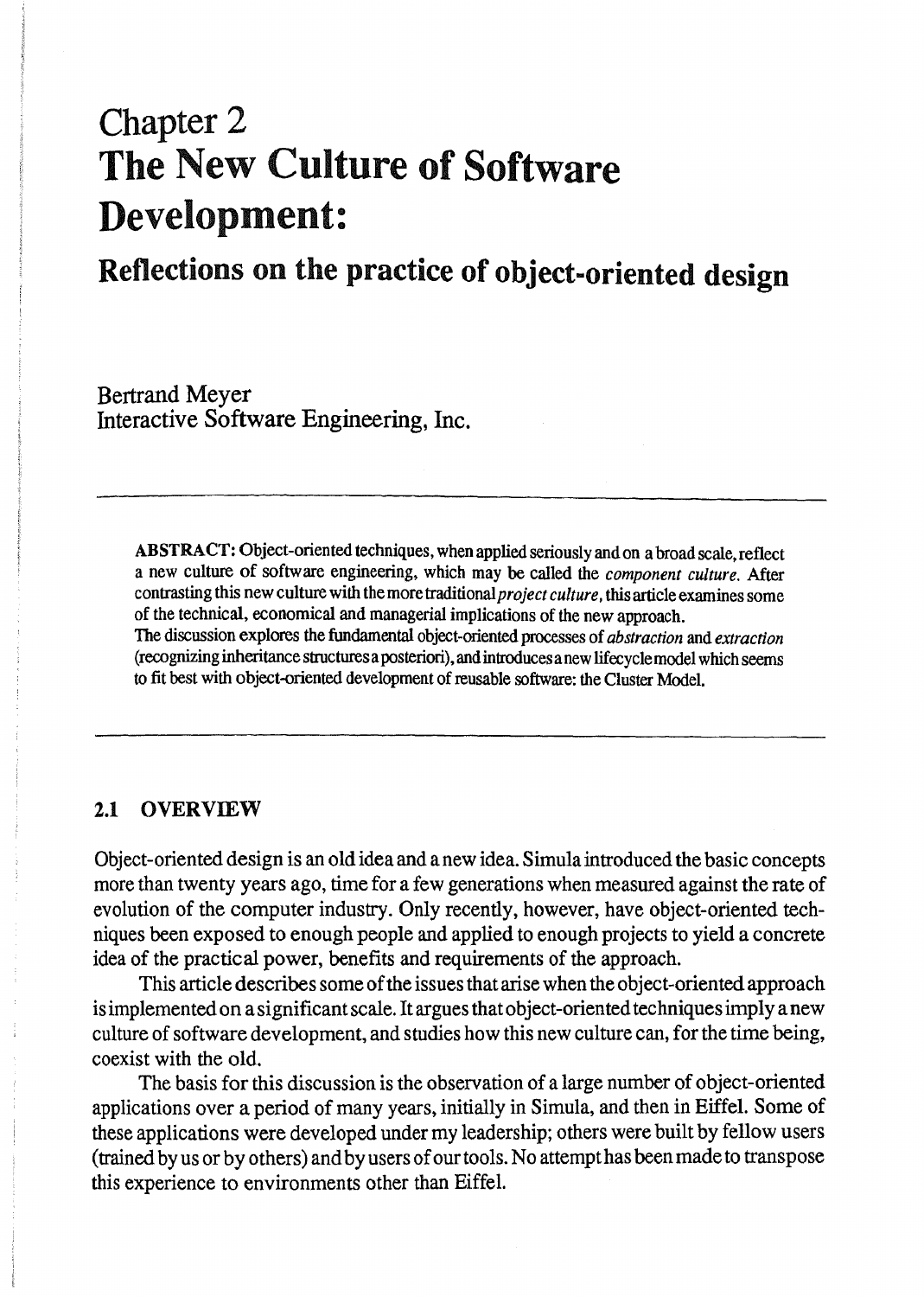## 2.2 THE TWO CULTURES

Object-orientedness is not just a programming style but the implementation of a certain view of what software development should be. Taken seriously, this view implies profound rethinking of the software process.

How profound this is, is best understood by contrasting the mode of development implied by object-oriented techniques with the most common culture of software engineering.

| <b>Outcome</b>   | Results          |
|------------------|------------------|
| Unit             | Department       |
| <b>Economics</b> | Profit           |
| <b>Time</b>      | Short-term       |
| Goal             | Program          |
| <b>Bricks</b>    | Program elements |
| <b>Strategy</b>  | Top-down         |
| <b>Method</b>    | Functional       |
| Language         | C, Pascal,       |
|                  |                  |

Figure 2.1 The project culture.

The traditional culture  $-$  implicit in most of the software engineering literature, and in the usual software lifecycle models - is project-based. In other words, the subject of discourse is the project, which starts with a certain specification and ends with the delivery of a program with the supporting documents.

Some of the implications of this view, taken to the extreme, are summarized in Figure 2.1 above.

The *outcome* is results, produced by a program in response to user's requirements. The organizational *unit* impacted is usually the department directly affected by the project. The *economics is* one of profit, with a *time* frame as short as it will take to obtain this profit. The *goal is* a program, or a few programs. The *bricks* of which this program is made are program elements: modules built for the occasion.

The *strategy,* as recommended in most textbooks and procurement policies, is top - down: start from the specific problem requirements and decompose. The *method* which follows naturally is based on analysis of the functions and data flow. The *language* used is one of the classical languages.

The culture implicit in object-oriented design is quite different. It may be called the component culture: the subject of discourse is reusable components rather than individual projects. Some of the implications of this view, taken to the extreme, are summarized on Figure 2.2 below.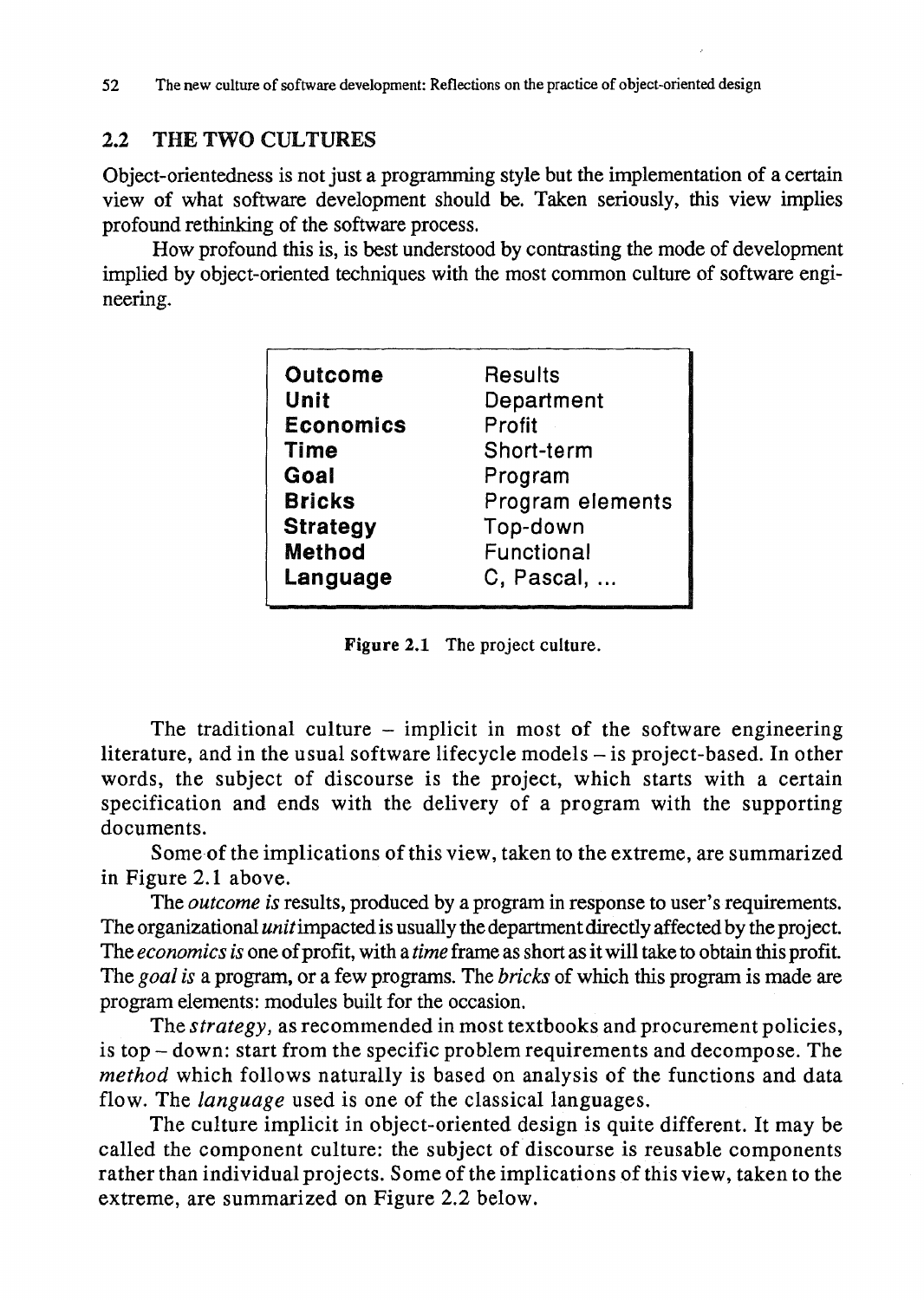| <b>Outcome</b>   | Tools, libraries       |
|------------------|------------------------|
| Unit             | Organization           |
| <b>Economics</b> | Investment             |
| <b>Time</b>      | Long-term              |
| Goal             | System                 |
| <b>Bricks</b>    | Software components    |
| <b>Strategy</b>  | Bottom-up              |
| <b>Method</b>    | <b>Object-Oriented</b> |
| Language         | Object-Oriented.       |
|                  |                        |

Figure 2.2 The component culture.

The outcome is reusable software elements, meant to be useful in a large number of applications.

The unit is, beyond an individual project, an organization: a department, an entire company, sometimes an entire industry. The economics is one of investment- which of course is intended as deferred profit. As a consequence, the time frame is more long-term. More than a program, the goal is to build systems – assemblies of modules which can be adapted to suit various specific needs. The bricks are *software components,* which distinguish themselves from mere program elements by having a value of their own, independently of the context for which they were initially designed. More will be said below about the transition from program elements to software components.

The strategy for obtaining quality reusable components embodies a considerable *bottom* - *up* aspect: working by extension, improvement, specialization and combination of previously obtained components. This is exactly what the object-oriented method supports thanks to multiple inheritance, genericity and encapsulation. The language used at the specification, design and implementation stages should reflect this method.

#### 2.3 COHABITATION

The above characterizations are exaggerated. No industrial software development environment totally neglects tools; few can afford to neglect results. But the contrast between project and component cultures shows some of the problems associated with promoting object-oriented techniques on a broad scale.

Without question, the dominant culture is project-based and will remain so for a long time. Customers, users, management, shareholders all want results, and preferably fast. Posterity will come later. The immediate issue, then, is not so much how to *rep/ace* the project culture by a component culture, an impossible goal, at least initially, but how to *instill* significant doses of component-oriented concerns into a context which is largely driven by project preoccupations.

One of the favorite strategies of all-time subversives - penetrating institutions to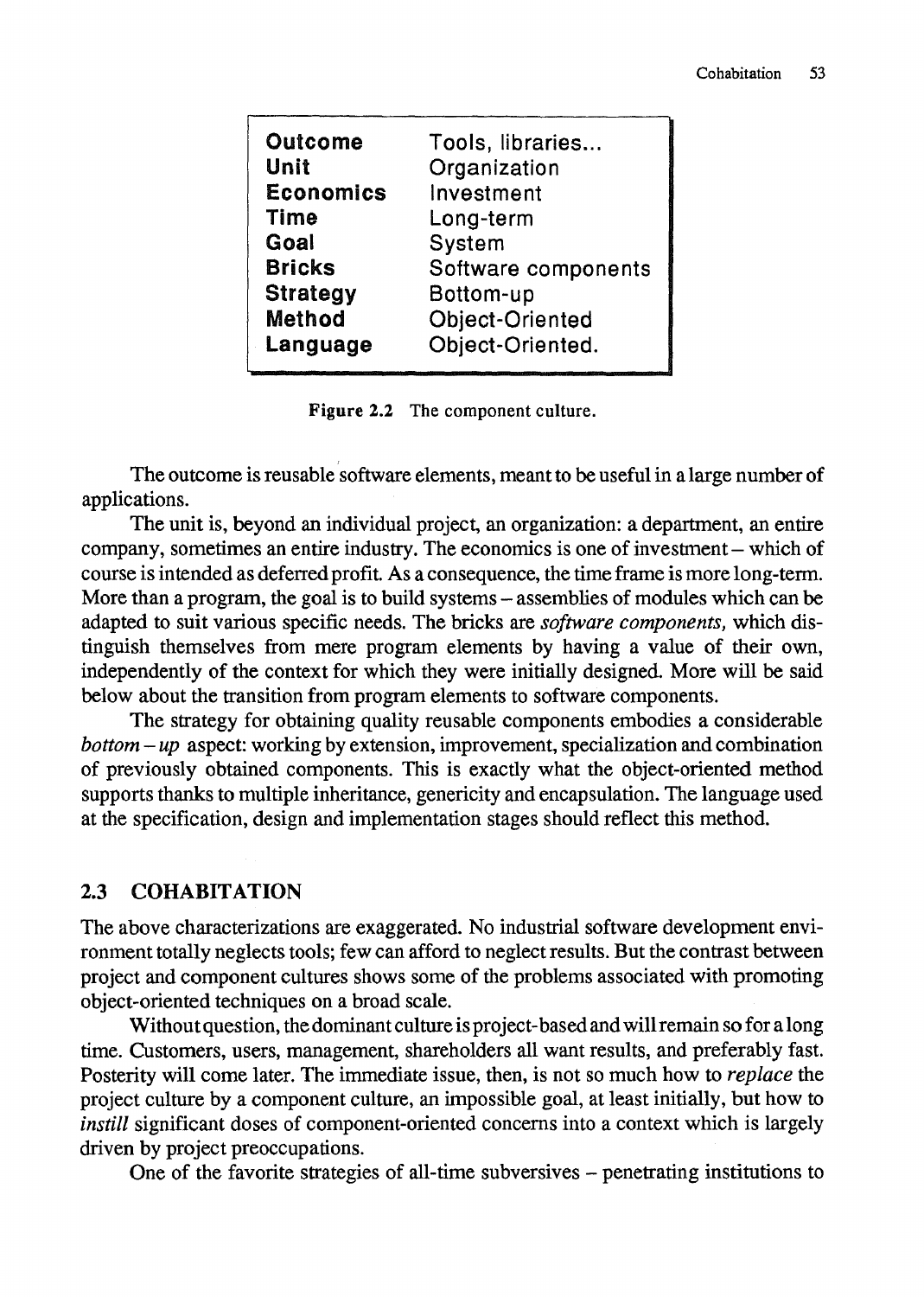transform them from the inside, rather than toppling them outright  $-$  indeed seems to work here.

Assume that, being an advance soldier of the object-oriented army, you are assigned the job of MIS director in some large, traditional computing organization. You can hardly decide, on your first day on the job, that all requests for specific developments will be turned down for two years, time for your department to build the right base of reusable components. You have users and customers, and must be ready to respond to their specific requests.

Catering to the short term does not mean, however, that you give up on tools and reusability. You will fulfil your customers' specific requests, but you will do *more* than these requests, seeing the eventual software components beyond the immediate program elements.

The effort involved in transforming program elements into software components may be called generalization and will be studied in more detail below. Its goal is to give the elements a value of their own, independently of the original developments for which they may initially have been conceived. In this process, the elements become more general, more robust, better documented.

In the pure project culture, there is no room for generalization: if a program element satisfies the requirements thrust on it by the program to which it belongs, there is no economic justification for an activity that will not have any immediate effect on the quality of this program, being aimed solely at improving the element's usefulness for *future* developments. But in the component culture generalization becomes a key element of the software development process.

By starting from specific requests but going further, you can quietly start accumulating a repertoire of ready-made components which, little by little, will play an increasing role in your subsequent developments. With such a strategy you can, after a while, start having a different attitude towards your users - more active and less reactive. You can respond to a new request, with its specific and perhaps baroque set of technical requirements, with a counter-proposal, offering to do a somewhat different or perhaps simplified job much faster thanks to the use of pre-existing components. Then you can give your customers a choice: either tailor-made development, using traditional techniques, in *n* person-months, or "mix-and-match" development using object-oriented techniques in, say, 0.3 *n*. Some offers are hard to refuse. i

#### 2.4 GENERALIZATION

What does it take to transform a program element into a software component?

Some aspects of this generalization process are obvious, and are not specific to the object-oriented approach:

Writing more complete documentation - perhaps not necessary for an element which is only used as part of a given program, but, rather, is required for its independent use as a component.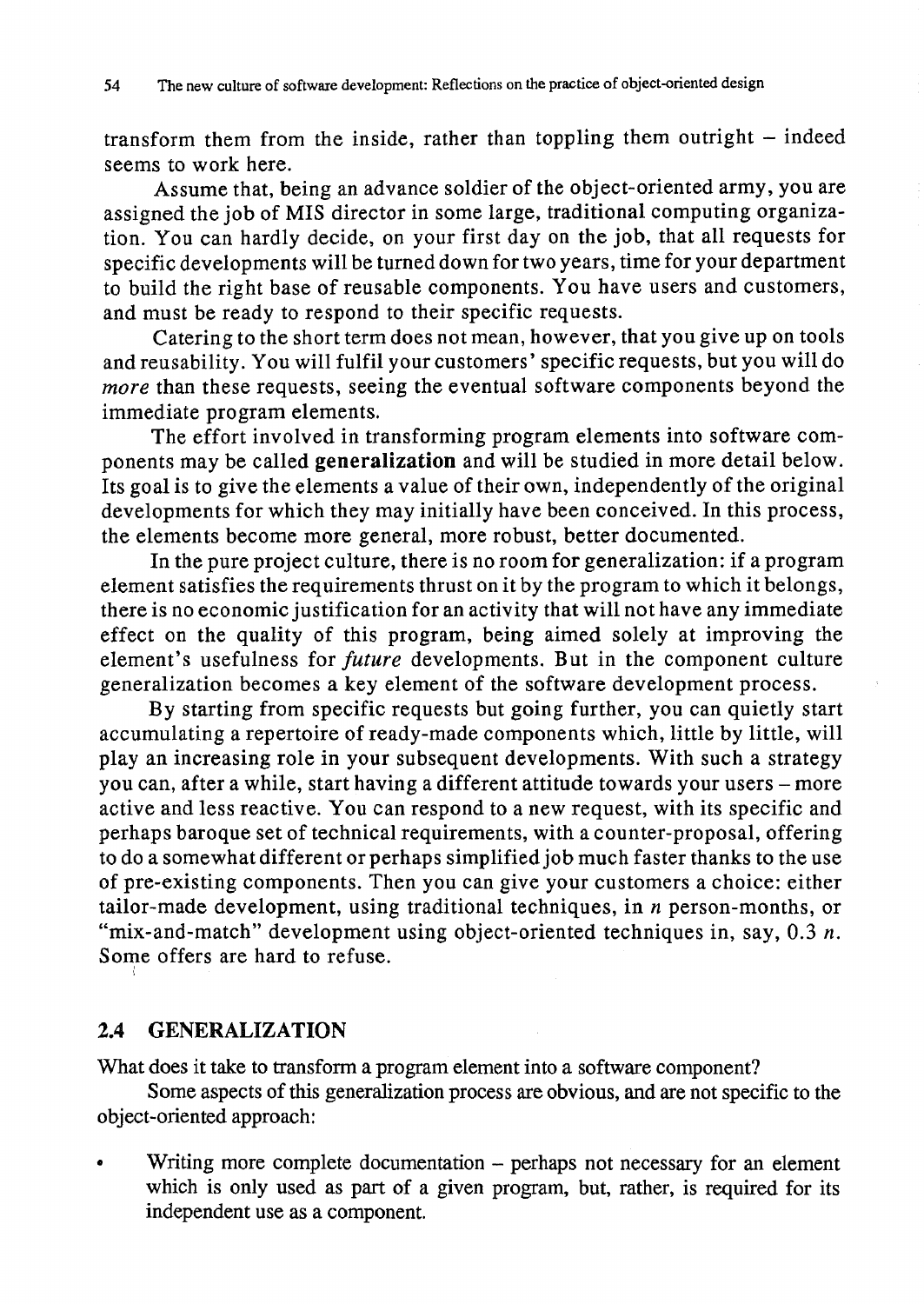• Removing functional limitations – which may be tolerable when you have full control over a component's use, but not in a more general context.

Some less obvious aspects, such as assertions, abstraction and the factoring out of commonalities, deserve a specific discussion

### 2.4.1 Assertions

One of the important tasks of the generalization process is to add the proper assertions to the components. An assertion is an element of formal specification which characterizes the implementation-independent properties of a software unit - routine or class in object-oriented programming. Assertions include in particular preconditions, postconditions and invariants.

A routine precondition expresses under what condition the routine may correctly be called. For example, an insertion routine for a table of bounded capacity might have the precondition

#### **require**

count < capacity

A routine postcondition expresses the abstract properties of the state resulting from a correct call to the routine. The postcondition for a routine inserting x with key *k* might be written as

#### **ensure**

 $count = old count + l;$ item  $(k) = x$ 

where old serves to refer to a "snapshot" of a value (here *count,* the number of elements inserted) taken before the call, and a function *item* is assumed on tables, yielding the value associated with a certain key.

A class invariant expresses global consistency properties associated with a,  $l$  instances of a certain class, for example

 $count \leq O$ : count <= capacity

For a mere program element, programmers are sometimes lazy about including the proper assertions. For a software component, this would be unacceptable: without assertions, it is not possible to produce truly industrial software components. They would be like electronic components without a precise specification of their accepted inputs, guaranteed outputs, and general conditions of use - the hardware equivalents of preconditions, postconditions and invariants.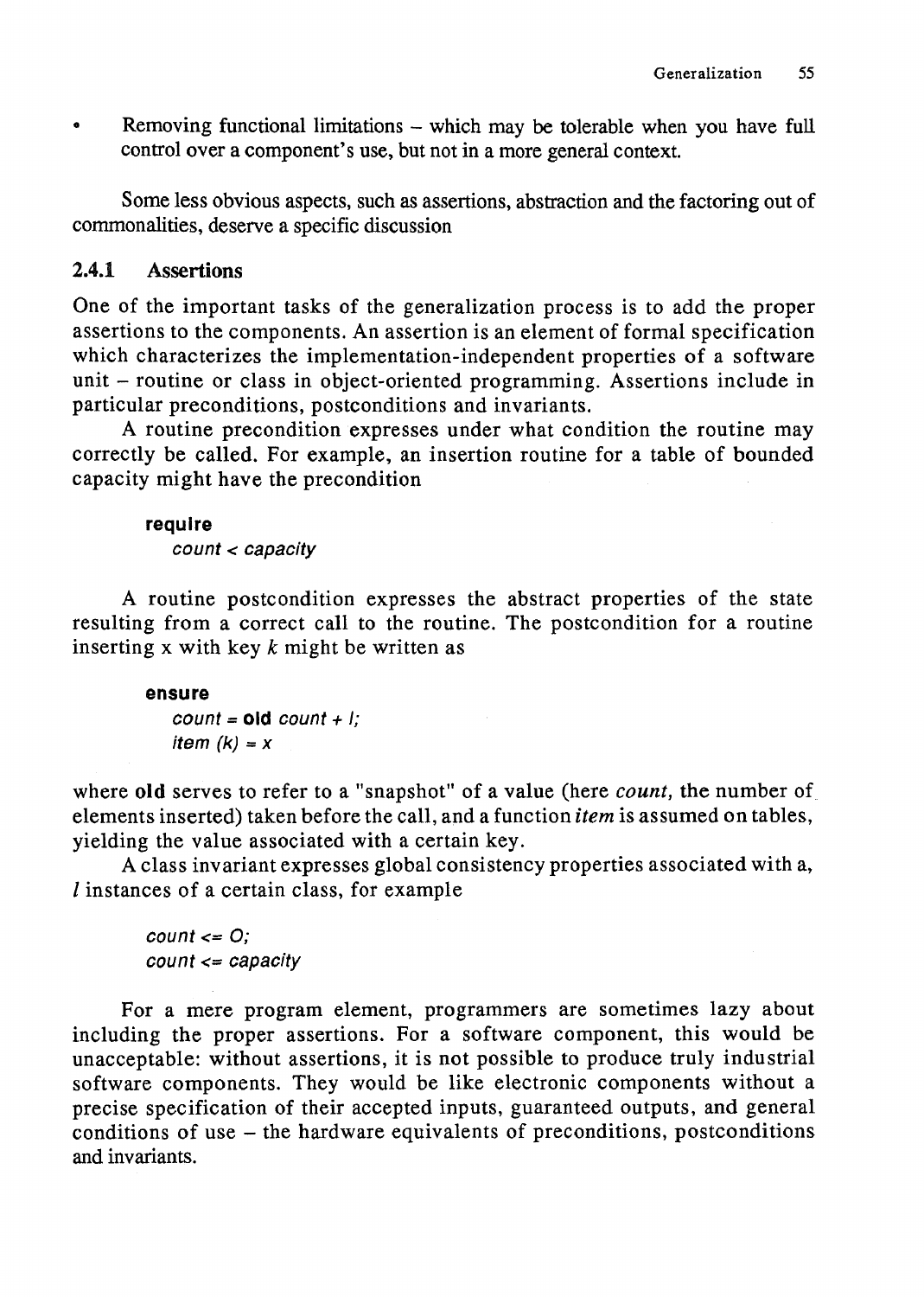Adding assertions is thus an important part of the generalization process. Invariants, in particular, are not always understood right away; it takes some research into a class and often some practical use to obtain all the right invariant clauses. The result is always worth the effort, as the process of deriving the invariant yields considerable insights into the deeper semantics of the class.

Although assertions can in principle be added as comments in any language, their inclusion as integral parts of the language permits applications such as automatic documentation (producing class interfaces from the class text, as with the short tool of the Eiffel environment) and debugging (as with the Eiffel compilation options which turn assertion monitoring on).

#### 2.4.2 Class abstraction

Another important aspect of generalization is class abstraction. The need for this activity is a consequence of a universal characteristic of programmers, which they share with their fellow human beings: the yearning for the concrete.

Object-oriented design is a quest for abstraction. Using inheritance means that you write classes that are more general than what is immediately needed for the problem at hand. *Deferred* classes, which describe general mechanisms (scenarios, scripts, iterators...) without committing the details of each step, are particularly useful here: once you have captured a general pattern through a deferred class, you or others may implement specific variants by writing effective (non-deferred) classes which implement the parts of the pattern that had been left open in the deferred class. Object-oriented techniques ideally support this remarkably elegant process of working from the abstract to the concrete, from the general to the specific!.

In practice, however, the scheme is not always as smooth and intellectually satisfying as the theory of object-oriented development would have it. Even if they are convinced of the benefits of generality, developers will tend to produce classes which initially are often too specific: particular implementations of a certain abstraction, rather than the abstraction itself. It is hard to blame them: programmers are problem solvers. Nobody will complain if they get the job done first.

If reusable components are part of the goal, however, the process cannot stop there. When you realize that a certain class is less general than it could have been, you should use this discovery as an opportunity to reorganize the inheritance hierarchy. As a simple example, this is what happened in the design of the Eiffel Data Structure Library when we realized that our initial *TREE* class was too specific, describing just one implementation of trees rather than the general concept. A deferred class was then written, of which the original became an heir.

 $1$  Because of the common graphical representation for inheritance diagrams, this process is sometimes mistakenly viewed as "top-down". It is in fact a typically bottom-up process of particularizing generalpurpose tools.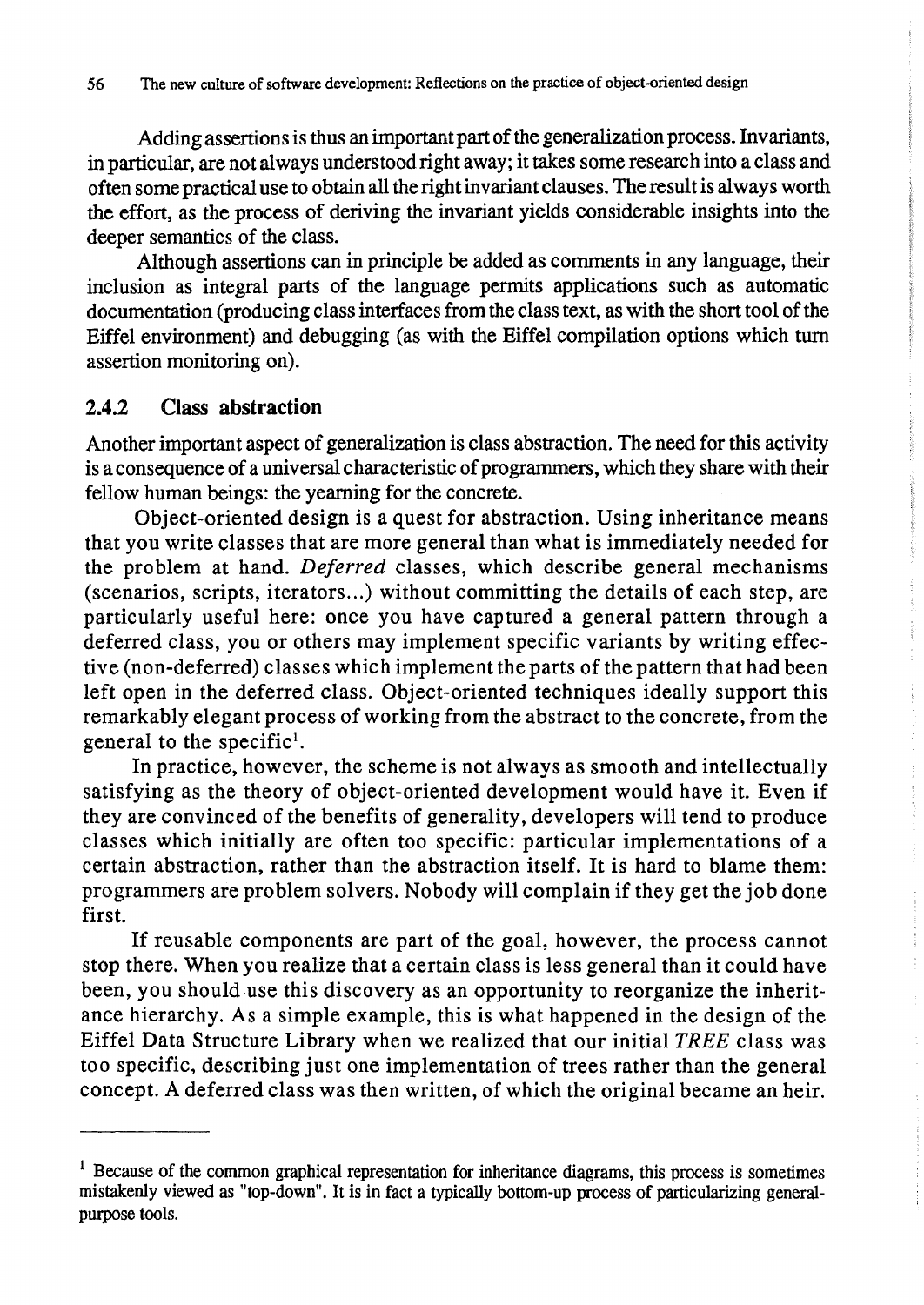

Figure 2.3 Partial inheritance structure for trees.

The resulting inheritance structure, shown below, could of course have been obtained right from the beginning; but it is better to produce it late than never.

Such an a posteriori change is typical of work that only makes sense in the component culture. From the project viewpoint, the original program element was satisfactory and there would have been no economic incentive to improve the enclosing inheritance hierarchy.

The process of class abstraction is aided in the Biffel environment by a variant of the short class abstracter. The command

#### short -e class name

will produce a deferred version of the requested class, with all implementation details removed. This is usually a good basis for obtaining a more abstract class while keeping the interface.

# 2.4.3 Extraction of commonalities

A related activity arises from the a posteriori realization that duplication of efforts has led to similar classes being written by different people, or even by the same person at different times. Inheritance is the ideal mechanism for capturing commonalities between similar components. If the developers initially missed the commonalities, then it is always possible to reconstruct the inheritance structure a posteriori.

The need for "extraction of commonalities" arises when two developers, say John and Jill, produce classes B and C, not realizing early enough that they were in reality working on variants of the same concept. Had they recognized this from the start, they would have been working on the hierarchy shown below, but instead they wrote Band C as independent classes. Here again, it is better to reinstate the hierarchy *ex post facto* than not at all.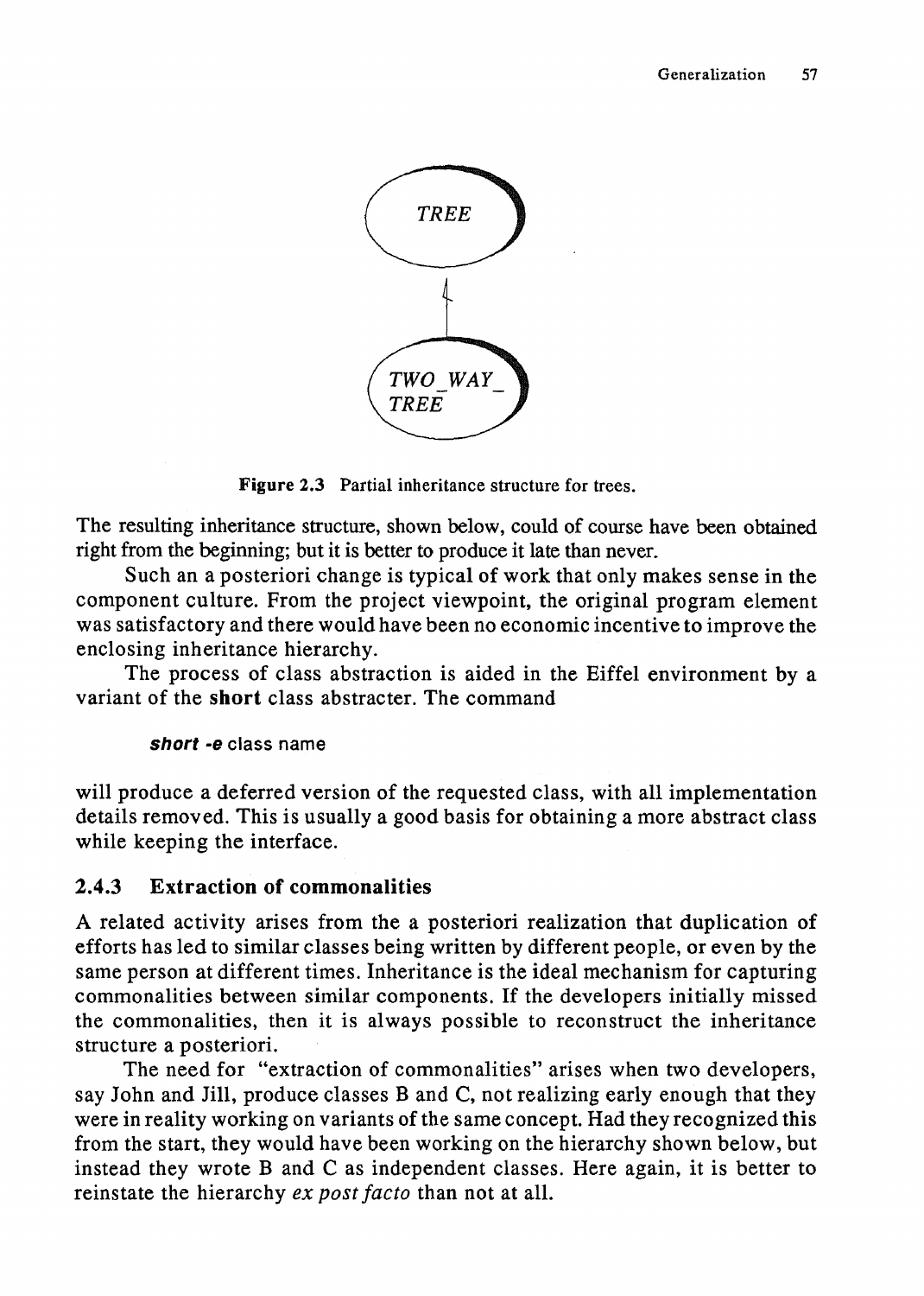

Figure 2.4 Inheritance structure for variants of a common concept.

As with the previous case, the result is to produce more abstract classes, often deferred, of which the original classes become descendants.

As an example, also from our own development, we initially developed the Winpack Library (covering non-graphical windowing) and the Eiffel Graphical Library as independent products. Only later did we realize that the notion of window, and many other central concepts, should be common to both libraries, with specialization for graphical or non-graphical platforms intervening quite low in the inheritance graph.

#### 2.4.4 Switching to reverse

What is common to the previous two activities – abstraction, extraction of commonalities - is that they depart from the view of inheritance which is usually suggested in the objectoriented literature: the idea that the bright designer will somehow obtain the proper inheritance structure the first time around. It is always preferable, of course, to get the inheritance right initially. But it serves no useful purpose to pretend that this will always be the case. Better recognize that the process may involve trial and error, as a result of our yearning for the concrete, and of our frequent failure to detect commonalities early enough. Better be prepared for the inevitable changes of direction - switching to reverse, as it were - in building the inheritance structure. What counts is that in the end we should get the useful and elegant inheritance hierarchies that condition good object-oriented reuse of components.

An important aspect of both abstraction and extraction is that they normally do not affect the clients of the classes being restructured, since one does not change the interface of a class by rewriting it with a different ancestry. In Eiffel, clients will not even be recompiled, since the automatic (makefile-free) recompilation mechanism will recognize that an interface has remained untouched and that the clients are hence still valid as compiled before.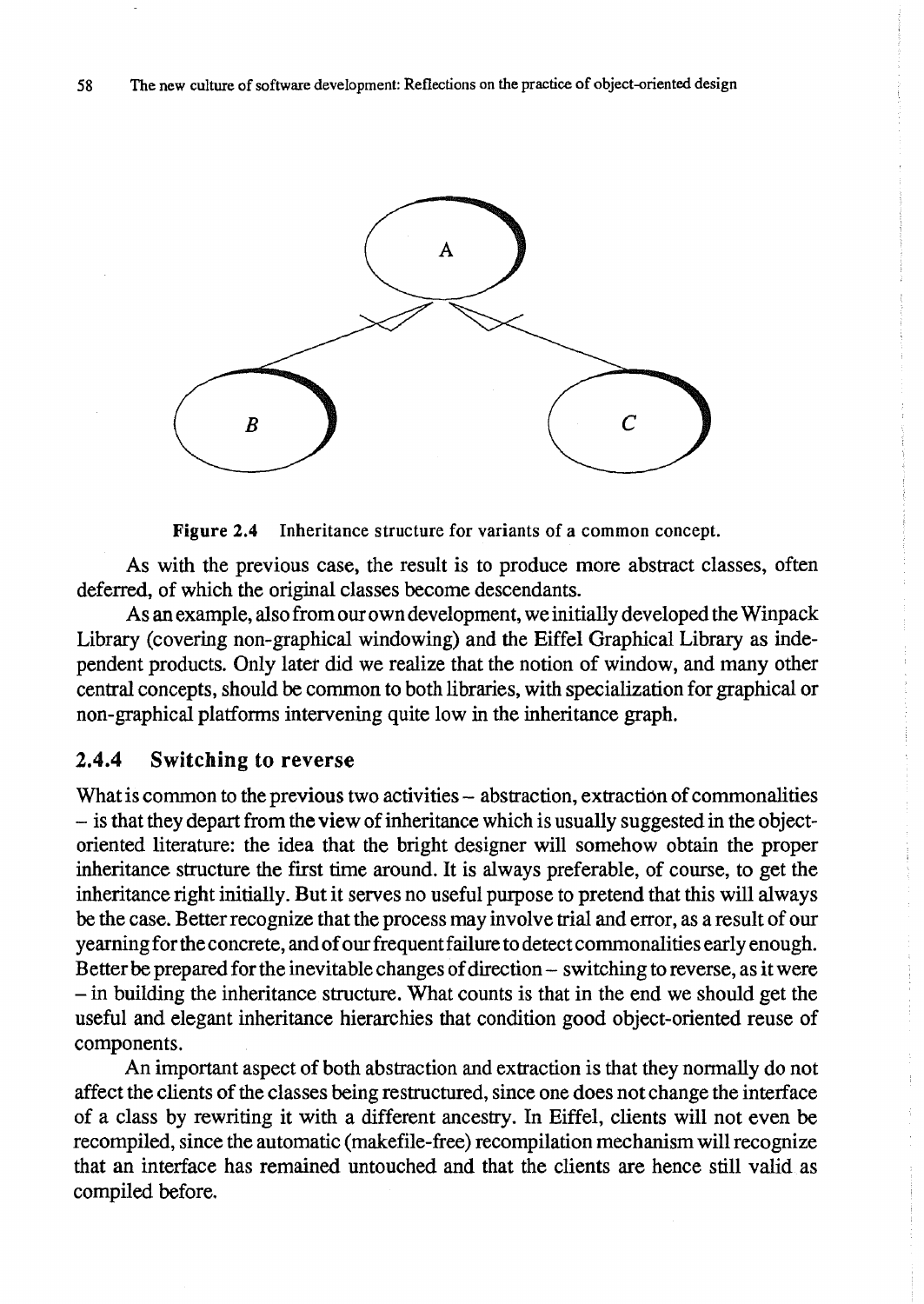This observation highlights a fundamental, although often misunderstood, aspect of inheritance: inheritance is an implementation mechanism, not an interface mechanism. For the clients of a class, what the class inherits from is irrelevant. Such tools as the Eiffel flattener (command flat of the Eiffel environment) support this view by providing inheritance-free versions of a class when needed for the benefit of clients.

As a result of the abstraction and extraction activities, a general phenomenon may be observed in organizations that have consistently and seriously promoted reusability through object-oriented techniques. This phenomenon - apparent in our own developments, and reported by users of Eiffel- is a progressive elevation of the level of abstraction of the classes produced by a group or organization committed to object-oriented programming. As you start reusing your previous classes, cataloging them, archiving them into libraries, you realize the need for more general versions. It does not make sense to lament that these versions were not produced right from the start; what counts is the constant improvement in quality and generality that the process yields if properly implemented.

#### 2.5 SOME ORGANIZATIONAL ASPECTS

Object-oriented development, the emphasis on reuse and, more generally, an overall trend towards the component culture, inevitably have consequences on the organizational and managerial aspects of software development. Only a few aspects will be considered here.

The newest aspect, as discussed above, is the generalization step. This will cost money; not necessarily fortunes, but hardly invisible.

This means, among other consequences, that serious object-oriented development cannot be done "on the side". Without management support, you can perform a few harmless experiments, but you cannot implement true object-oriented design and programming with their immediate consequence: the development of investment-oriented tools and components.

The funding problem should not be overlooked. In most corporate environments, budgets reflect the surrounding project culture and are allocated on a project basis; " general" funds, not earmarked for a particular project, are usually much more limited. Yet the generalization activity does not profit the current project so much as the next few projects (which, adding insult to injury, may well be under the responsibility of the project leader's peers and rivals in the race for corporate leadership!). Mechanisms must be found to obtain funding for such undertakings - project-foolish, component-wise.

Another practical caveat concerns productivity. Standard productivity measurements, based on lines per person-months, may be deceptive. Assume a project that enthusiastically adopts object-oriented techniques. At the end of an initial development, a first measurement is made:

 $prod_{1} = lines_{1} / eff_{1}$ 

where  $prod_i$  is the productivity, measured as the ratio of the number of produced lines, *lines*<sup>1</sup>, to the effort in person-months,  $eff<sub>1</sub><sup>2</sup>$ .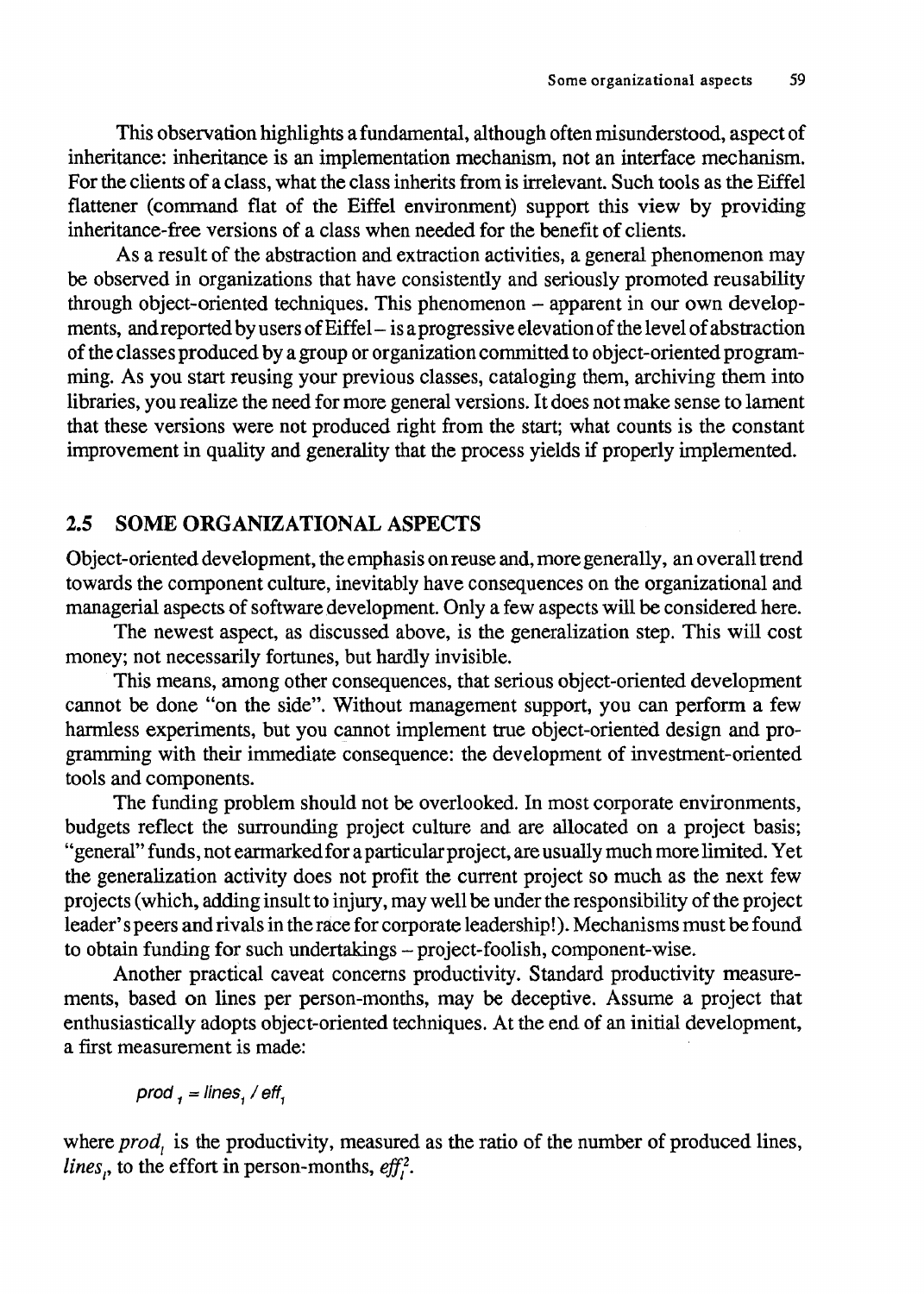No doubt, if object-oriented techniques have been applied well and with good tools, prod, will be a pleasant surprise to management as compared to the usual results. Assume now, however, that the project leader decides to go on and apply the generalization step. After a while, a new measurement is made:

 $prod_{2} = lines_{2} / eff_{2}$ 

Obviously, there is a relation of the form

 $\textit{eff}_{\circ}$  >  $\textit{eff}_{\circ}$ 

But it may also very well be the case that

lines,  $\lt$  lines,

since, after all, much of the generalization work consists of removing duplicate elements, in particular as a result of "extraction of commonalities" as studied above, and other dead wood. Unless properly briefed, management (and software engineers) will not like the resulting productivity figures.

If anything, this hypothetical story highlights the danger of simplistic approaches to assessing productivity improvements (see also [3]). It also serves to remind us of the need to involve and educate management, and to emphasize that, real as the short-term productivity gains are with a good object-oriented environment, the really big prize is to be won over the long term, thanks to reuse.

# 2.6 LIFECYCLE: THE CLUSTER MODEL

We will conclude with a brief discussion of the lifecycle model that seems most appropriate for the object-oriented product culture. (This section draws on a previous article [5] and on a very interesting report by Eiffel users from Thomson [6]. See also [2] for further developments.)

The well-known waterfall model, of which a form appears in Figure 2.5, has been repeatedly criticized. Yet no satisfactory replacement has gained widespread acceptance. It is fair to ask what kind of lifecycle is appropriate to objectoriented design.

Here are some of the main ingredients of a possible answer:

The merging of the design and implementation activities, traditionally considered to be different phases of the lifecycle.

<sup>&</sup>lt;sup>2</sup> Such simple productivity measures are of course subject to criticism; concepts such as "person-month" and "line" need to be defined precisely.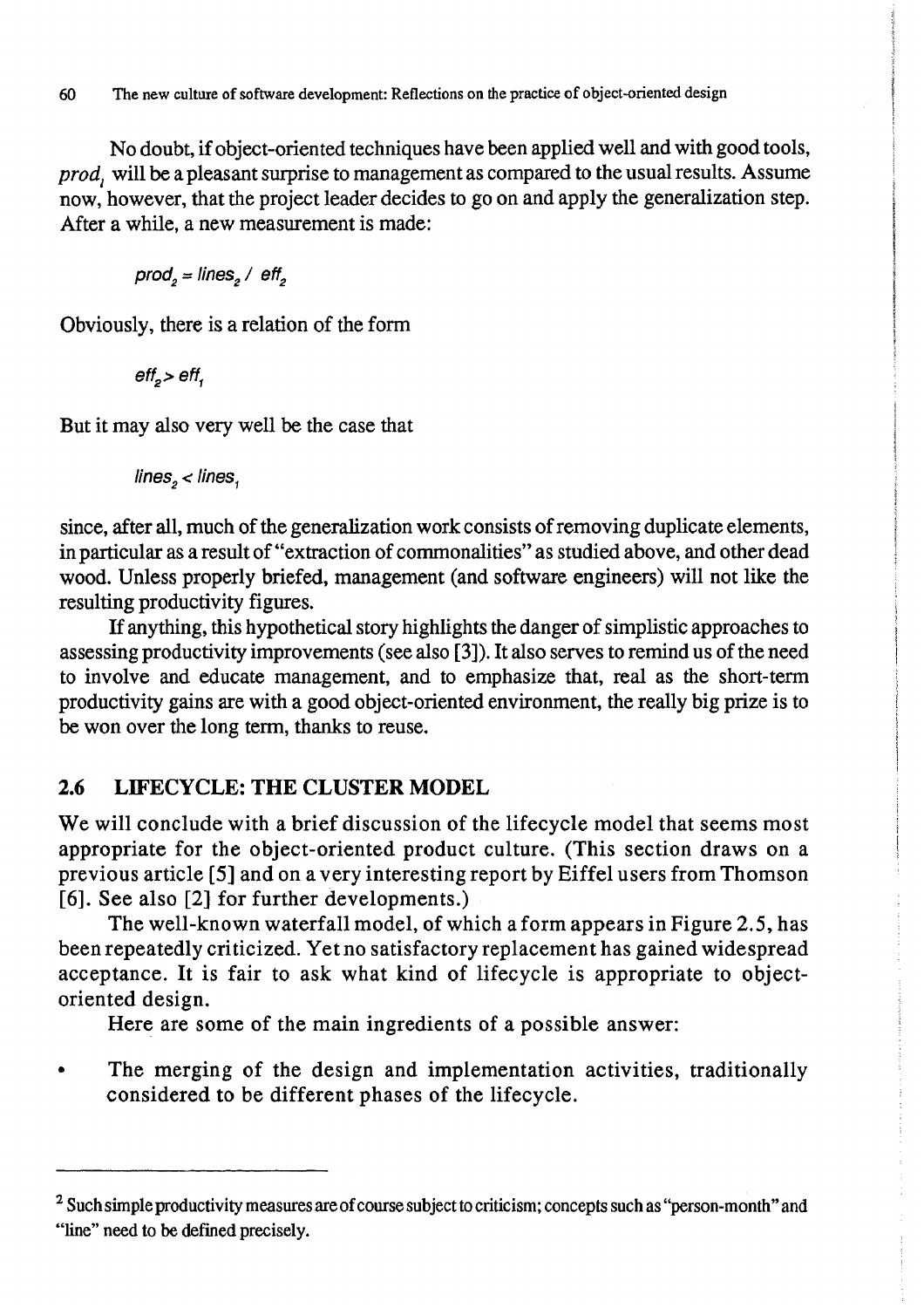- The general bottom up approach, which de-emphasizes the immediate requirements of the current project in favor of along -tenn view of software production, and suggests that general-purpose utility modules should be built first, specific ones last.
- The new lifecycle phase described above: generalization, which seems to be profitably merged with the more usual phase of component validation.



Figure *2.5* The waterfall model.

One more concept is needed to complete the picture: the cluster concept. A cluster is a group of classes which relate to a common aim; for example a system could contain a basic cluster (the Basic Eiffel Library), a graphics cluster (such as the Eiffel Graphics Library), a simulation cluster, a synchronization cluster etc.

In Eiffel there is no need to define "cluster" as a language construct because the notion of directory, available on all modern operating systems, provides an appropriate basis. Eiffel classes are stored in files; the files containing a set of 10 gically related classes will naturally be kept in the same directory.

With this notion in mind we can take a fresh look at the waterfall model. The continued success of this model in the software engineering literature, in spite of its known deficiencies, should perhaps be credited to two of its properties, already noted by Boehm [1]:

The lifecycle steps (requirements, specification, design, implementation, validation) reflect meaningful and necessary activities of software construction,

- although we have seen that it may be appropriate to merge some adjacent activities,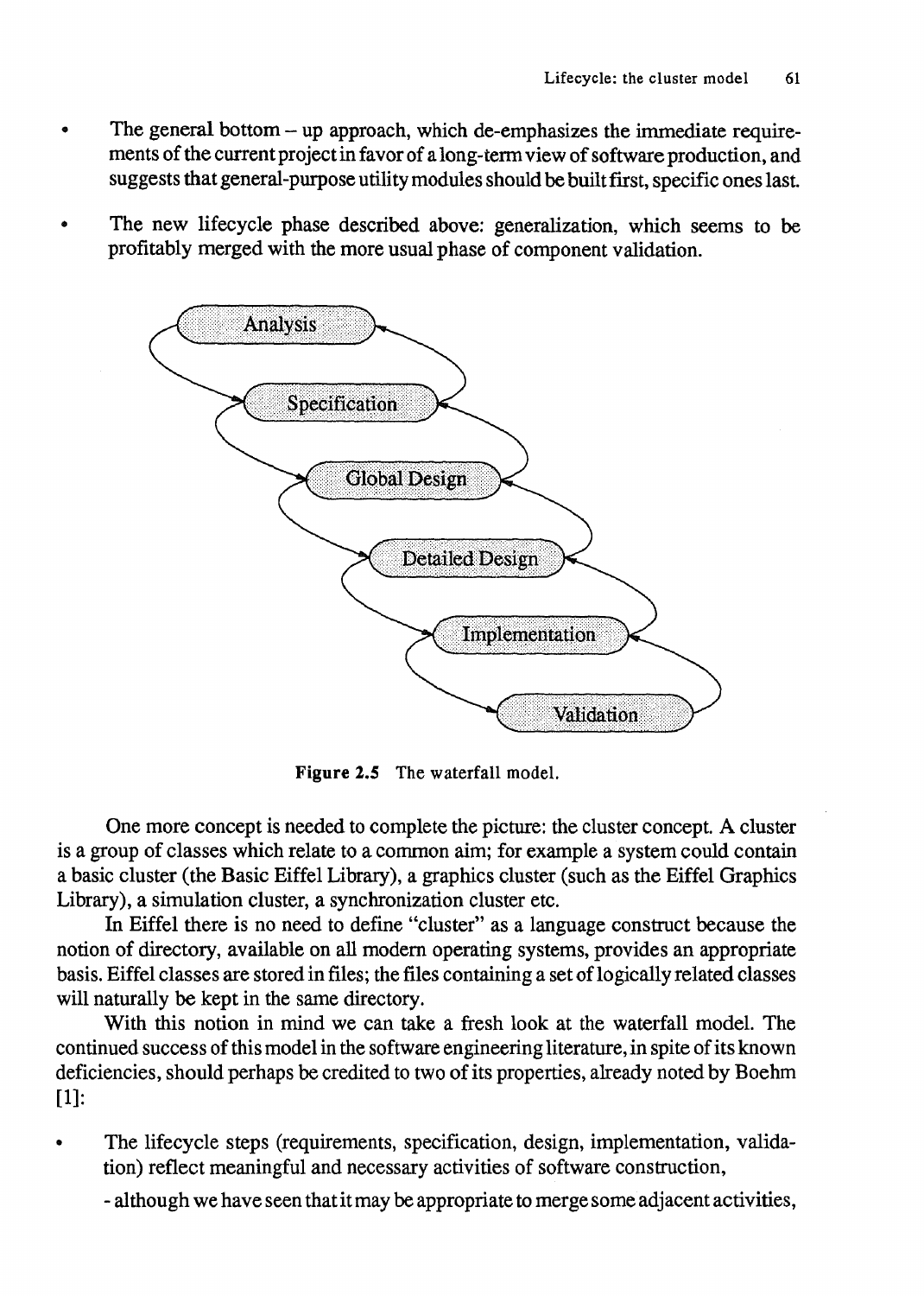62 The new culture of software development: Reflections on the practice of object-oriented design

and encountered the need for a new activity, generalization, conspicuously absent from the traditional model.

It is hard to imagine a theoretically more satisfying order than the one given: who would seriously advocate distributing before specifying?

If the activities are essentially right and the order is right, what then can be improved? An important observation is that nothing really forces us to apply the above sequence of steps to *the system as a whole*. This would be keeping the negative legacy of top – down design: the all-or-nothing approach which considers a system as a monolithic entity fulfilling a frozen specification. The notion of cluster provides the appropriate unit to which each sub-lifecycle should be applied. As shown on Figure 2.6, these sub-lifecycles may overlap in time, and they probably should.



Figure 2.6 The cluster model of the software lifecycle.

The other concepts introduced so far help further define this new lifecycle modelthe cluster model of software development. It is based on the following principles.

The best order for starting cluster development is bottom - up: from the most general clusters, providing utility functions, to the most application-specific ones. Of course,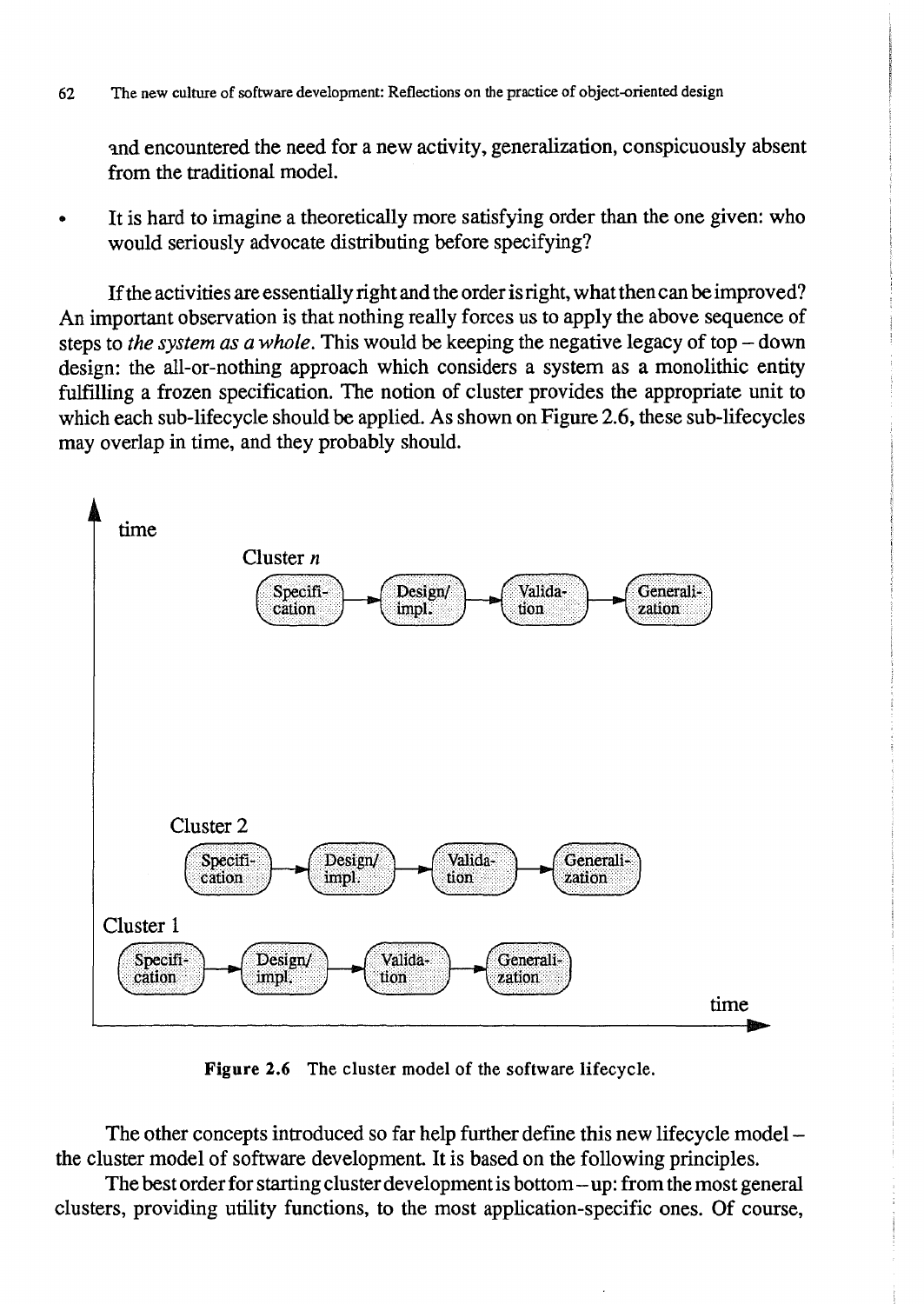some of the lower-level clusters will be available from the start as part of the standard delivery (in Eiffel, the Data Structure and Graphical Libraries): and as the method is applied to repeated projects within an organization, other reusable clusters will become readily available.

As opposed to the all too frequent advice of getting the interface right first (what may be called the "Potemkin approach", where the facade must be right at all costs, even if there is nothing behind), this strategy suggests that the key functions should be designed and implemented first, and one or (usually) more interfaces should then be built to satisfy needs. These may be program interfaces, command-line-oriented interfaces, full-screen interfaces, graphical ones and so on.

A possible sequence to apply to each sub-lifecycle includes the following four steps:

- Specification of individual clusters and classes.
- Design and implementation.
- Validation.
- Generalization.

Each cluster may be a client of lower-level ones. The client relation enables the design-implementation step of the classes in a cluster to rely on the specification of classes in another. In contrast with hierarchical abstract machine methods, we should not require that each cluster only be a client of the immediately lower one; we may restrict, however, cycles of the client relation to occur within clusters only.

This approach appears to yield a software development process which is smoother and more effective than traditional approaches because it integrates at its very basis the concem for change and the concem for reuse; in other words, because it helps in the key transition that is required for the turning of software development into a real industry – the transition from a project culture to a component culture.

# REFERENCES

- [1] Barry W. Boehm, *Software Engineering Economics,* Prentice Hall, 1981.
- [2] Brian Henderson-Sellers and Julian M. Edwards, "The Object-Oriented Systems Life Cycle", in *Communications of the ACM,* vo1.33, 9, pp.142- 159, September 1990.